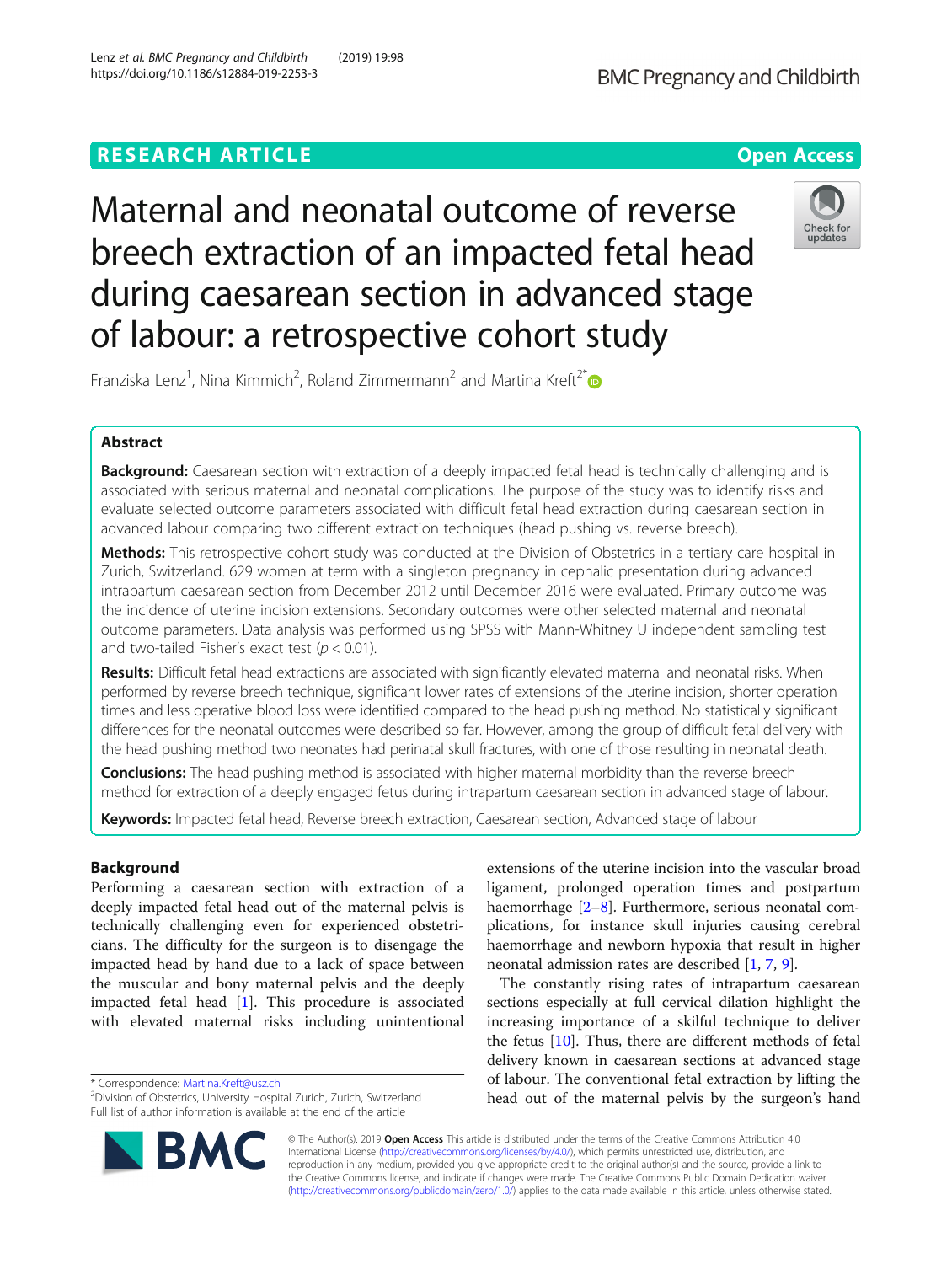(head pushing) is often assisted by vaginal dislodge and exerts considerable force on the fetal head [\[5,](#page-7-0) [6,](#page-7-0) [11\]](#page-7-0). As an alternative to the head pushing technique, the pull method with fetal delivery via reverse breech was first described by Patwardhan 1957 [[12\]](#page-7-0) and is predominantly practiced in developing countries [[5,](#page-7-0) [7](#page-7-0)–[9,](#page-7-0) [13](#page-7-0), [14\]](#page-7-0). The reverse breech technique was adopted according to the original description of Patwardhan [\[12](#page-7-0)] and established at our hospital for difficult fetal extractions during caesarean section in advanced labour since December 2014.

The objective of this study was to investigate selected maternal and neonatal outcome parameters of difficult deliveries with impacted fetal head during caesarean sections in obstructed labour with regard to different techniques of fetal extraction (head pushing vs. reverse breech). Therefore, we first identified obstetrical, maternal and neonatal risks that led to difficult fetal extractions. Second, we evaluated the outcomes associated with uncomplicated compared to difficult fetal extractions. Third, we examined the differences between the head pushing and the reverse breech method. As the primary outcome we analysed the incidence of uterine incision extensions, as secondary outcomes we selected maternal morbidities including operation time and operative blood loss as well as neonatal parameters.

#### Methods

This retrospective study was conducted at the Division of Obstetrics in a tertiary care hospital in Zurich, Switzerland. A total number of 11,209 deliveries were recorded at our department between the observed time periods from December 2012 to December 2016. Among these deliveries 4928 caesarean sections were performed. We analysed all women at term  $(≥ 37 + 0$  weeks of pregnancy) with a singleton pregnancy in cephalic presentation from our obstetric database, which required an intrapartum caesarean section at cervical dilation ≥7 cm between December 2012 and December 2016. The excluding criteria were multiple pregnancies, fetal anomalies, preterm delivery and fetal presentation other than cephalic. The final study population consisted of 629 women.

Obstetrical, maternal and fetal baseline criteria and outcomes were recorded and compared between groups of uncomplicated and difficult fetal extractions. The latter group was subdivided into deliveries performed by either the conventional head pushing method ( $n = 82$ ) or the reverse breech technique ( $n = 55$ ).

Cephalic malpresentation, as one of the baseline criteria, was defined as any fetal head presentation other than flexed occipito anterior. A larger fetal head circumference is determined to be a predictor for an unplanned caesarean section [[15\]](#page-7-0). Lipschuetz et al. showed that a head circumference of > 35 cm increases the risk of a prolonged second stage of labour and is associated with a higher risk for an unplanned caesarean section [\[16](#page-7-0)]. Therefore, we selected a head circumference > 35 cm to evaluate a difference between the uncomplicated and difficult fetal extraction group.

The incision-delivery time is defined as the time interval between skin incision and delivery of the baby and the uterotomy-delivery time is understood to be the interval between uterus incision and the delivery of the baby. Both time intervals are routinely measured and documented when performing a caesarean section at our department.

A fetal extraction was defined to be difficult, when either T-incisions or transvaginal head pushing manoeuvres were performed, if the reverse breech extraction was necessary due to a failed fetal extraction caused by an impacted fetal head, or if declared as a difficult extraction in the surgical report (done by the surgeon just after having performed the caesarean section). Those information can be extracted out of our obstetric database, an in–house computerised patient data and clinical information system which contains the complete maternal, fetal and obstetrical data of every woman.

The conventional head pushing method during caesarean section was performed by lifting the fetal head out of the maternal pelvis by the surgeon's hand. If the surgeon was not able to lift the head, vaginal dislodge by the help of an assistant's hand or an inserted silicone cup (normally used for vacuum deliveries) was additionally performed, so the surgeon could finally deliver the fetal head through the uterine incision [[6](#page-7-0)].

In comparison, the reverse breech extraction (pull method) is illustrated in Fig. [1](#page-2-0), here with the fetus in occiput posterior position. After uterine incision first the fetal arms have to be extracted, than the surgeon grasps the feet and delivers both legs that are located in the fundal uterine region. After extraction of the fetal body by pulling symmetrically on both legs, sometimes supported by fundal pressure, the head can be easily disengaged from the maternal pelvis by an unscrewing manoeuvre [[9,](#page-7-0) [17](#page-7-0)]. It should be taken into account that the fetal head when entering the maternal pelvis is positioned in a transverse diameter and rotates like a key in a keyhole from a transverse to an anterior posterior diameter. During caesarean section when the head is deeply impacted the process must be performed exactly backwards. Therefore, the head should be carefully unscrewed to the transverse diameter and possibly flexed so that the flexion point reaches the middle of the uterotomy. As the head is deeply impacted inside the maternal pelvis, it is initially not possible to grasp head and shoulders simultaneously. Therefore, when performing the reverse breech extraction the unscrewing is been done by first grasping the body and shoulders simultaneously and rotate the fetus very carefully. As soon as the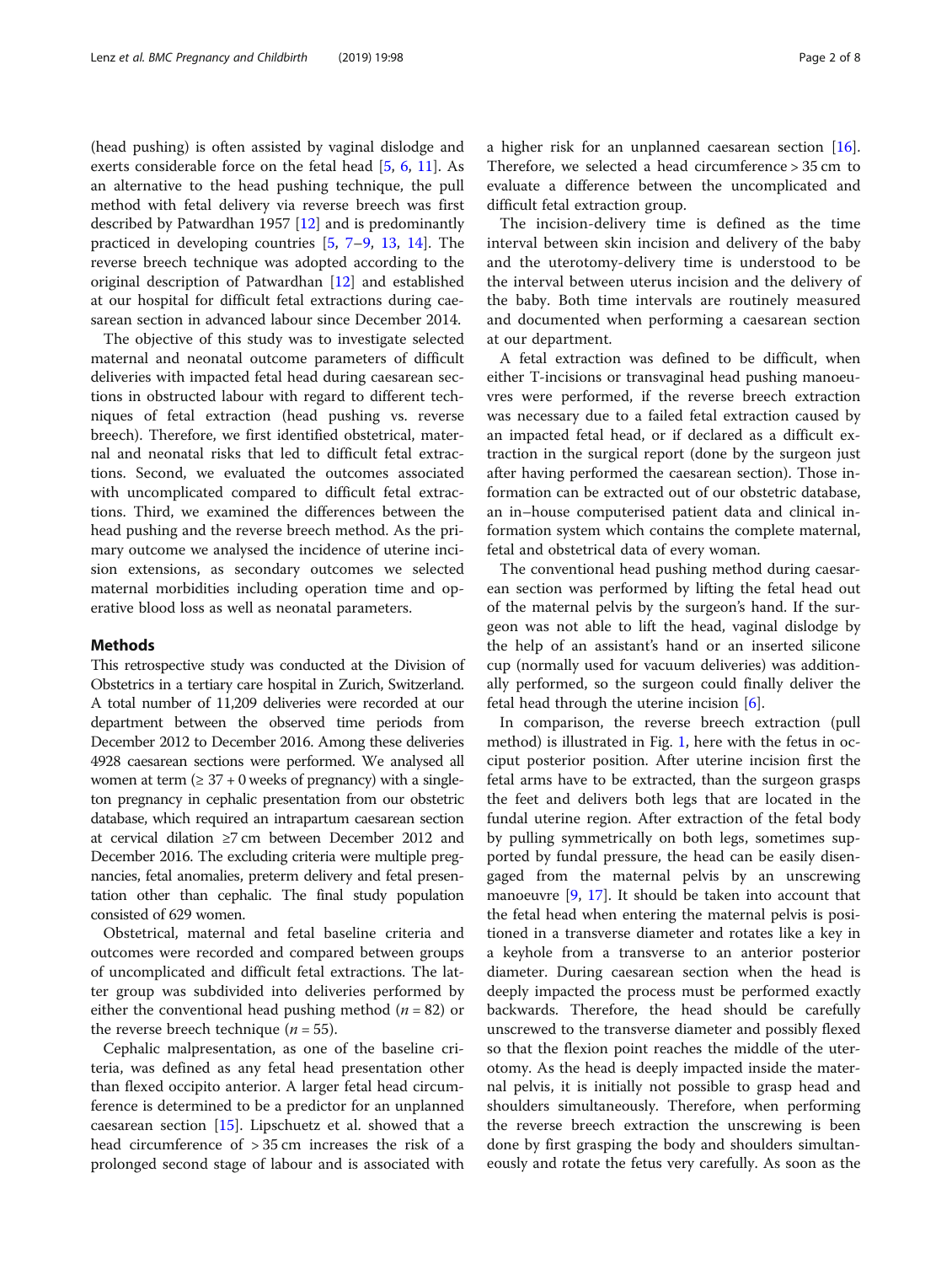<span id="page-2-0"></span>

fetal head can be reached, the shoulders and head are being grasped simultaneously so that the whole fetus can easily be delivered out of the uterotomy (or in assistance of Mauriceau-Smellie-Veit manoeuvre). This handling ensures a gentle delivery of the fetus and minimal twisting on the fetal spine.

Figure [2](#page-3-0) shows the reverse breech technique in occiput anterior position. The surgeon grasps the babies back with both hands and pulls them gradually to reach the breech. Again, fundal pressure is sometimes helpful to extract the body. Thereafter, the identical unscrewing manoeuvre is applied to extract the head.

At our clinic unplanned caesarean sections are only performed by experienced residents under supervision of a senior consultant. Therefore, there is always an experienced team performing the caesarean section and in terms of difficult fetal extraction the consultant takes over to deliver the baby. Usually the experienced resident performs the surgery and tries to deliver the baby by lifting the head out of the maternal pelvis in case of vertex presentation. In case of difficult fetal extraction, the consultant takes over and first tries again to deliver the baby by lifting the head first. If the consultant is not able to get one hand under the fetal's head, he then immediately grasps the fetal legs and performs a reverse breech delivery since the introduction of the new technique in December 2014.

The data was analysed using SPSS version 23 (IBM, Armonk, NY, USA). The Mann-Whitney U independent sampling test was used for continuous and the two-tailed Fisher's exact test for categorical variables with  $p < 0.01$ considered to indicate statistical significance.

#### Results

When comparing uncomplicated and difficult fetal extractions a statistically significant difference in obstetrical and neonatal baseline criteria was seen in cervical dilation, rate of cephalic malpresentation and neonatal head circumference (Table [1](#page-3-0)).

Selected outcome parameters of an uncomplicated and difficult fetal delivery were compared. The comparison showed statistically significant differences between both groups, which can be seen in (Table [2\)](#page-4-0).

Regarding the analysis of difficult fetal extractions by the two different methods of delivery (head pushing vs. reverse breech) no significant changes in baseline criteria could be identified (Table [3](#page-4-0)).

Among the group of difficult extractions performed by reverse breech method we identified highly significant lower rates of extensions of the uterine incision, a shorter operation time and less blood loss compared to the conventional head pushing method during caesarean sections in advanced stage of labour (Table [4\)](#page-5-0).

Between the groups there were no statistically significant differences with regard to fetal outcome, however all parameters tend to benefit from the reverse breech method. Concerning the neonatal outcome, there was only one single admission to the neonatal intensive care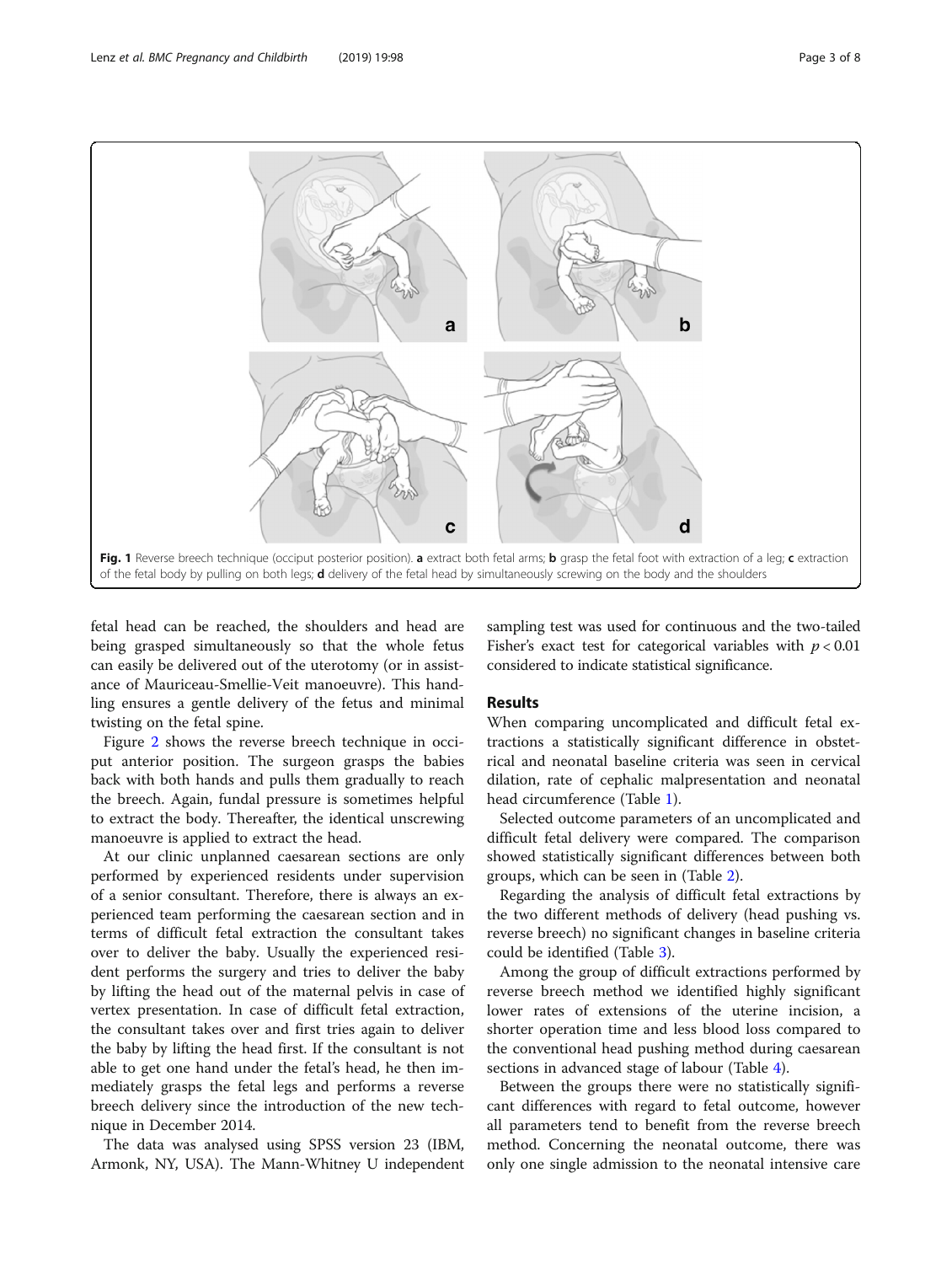<span id="page-3-0"></span>

unit after reverse breech extraction due to acute respiratory distress syndrome. However, one fetal humours fracture was caused by a reverse breech extraction in occiput posterior position when the baby's arm was hidden behind the back and it was technically impossible to extract it first. In this case no indication of primary admission to the neonatal intensive care unit was given. Among the group of difficult fetal delivery with the head pushing method two neonatal admissions were necessary due to perinatal skull fractures, with one of those resulting in neonatal death.

### **Discussion**

The deeply impacted fetal head is an obstetrical emergency situation, which requires a secure delivery

technique to prevent undesirable maternal and neonatal consequences [[1,](#page-6-0) [13\]](#page-7-0).

Regarding a difficult fetal delivery, head pushing is the most commonly practised technique. However, reverse breech extraction has gradually been given higher priority, not only in developing countries with longer periods of second stage labour, but also in higher resource settings [[1,](#page-6-0) [5](#page-7-0), [6](#page-7-0), [18,](#page-7-0) [19\]](#page-7-0). Rising rates of intrapartum caesarean sections and the presented significant differences of an uncomplicated compared to a difficult delivery highlight the importance of a safe intrapartum care for mother and child [\[6](#page-7-0), [10](#page-7-0)]. On one hand, difficult fetal extractions are associated with an increased maternal risk of postpartum haemorrhage with elevated blood loss and higher delta haemoglobin pre- and postpartum [[9,](#page-7-0) [13](#page-7-0)]. This increased risk results from a prolonged incision-

**Table 1** Baseline criteria comparing uncomplicated and difficult fetal extraction

|             | baseline criteria<br>mean $\pm$ SD / n (%) | group $1$ :<br>uncomplicated ( $n = 492$ ) | group $2$ :<br>difficult ( $n = 137$ ) | $p$ -value |
|-------------|--------------------------------------------|--------------------------------------------|----------------------------------------|------------|
|             |                                            |                                            |                                        |            |
| obstetrical | gestational age (in weeks)                 | $39.8 \pm 1.1$                             | $39.64 \pm 1.1$                        | 0.03       |
|             | full cervical dilation (10 cm)             | 310 (63.0)                                 | 103 (75.2)                             | $0.008*$   |
|             | cephalic malpresentation                   | 260(52.9)                                  | 91 (66.4)                              | $0.005*$   |
| maternal    | age (in years)                             | $31.7 \pm 5.0$                             | $31.6 \pm 5.1$                         | 0.934      |
|             | BMI before pregnancy (in $\text{kg/m}^2$ ) | $22.8 \pm 4.0$                             | $23.5 + 4.7$                           | 0.075      |
| neonatal    | weight (in g)                              | $3555.9 \pm 450.8$                         | $3453.2 \pm 420.9$                     | 0.02       |
|             | head circumference > 35 cm                 | 267(54.3)                                  | 53 (38.7)                              | $0.001*$   |

SD standard deviation,  $n$  (%) number (per cent), BMI body mass index, \*significant statistical difference between the groups ( $p < 0.01$ )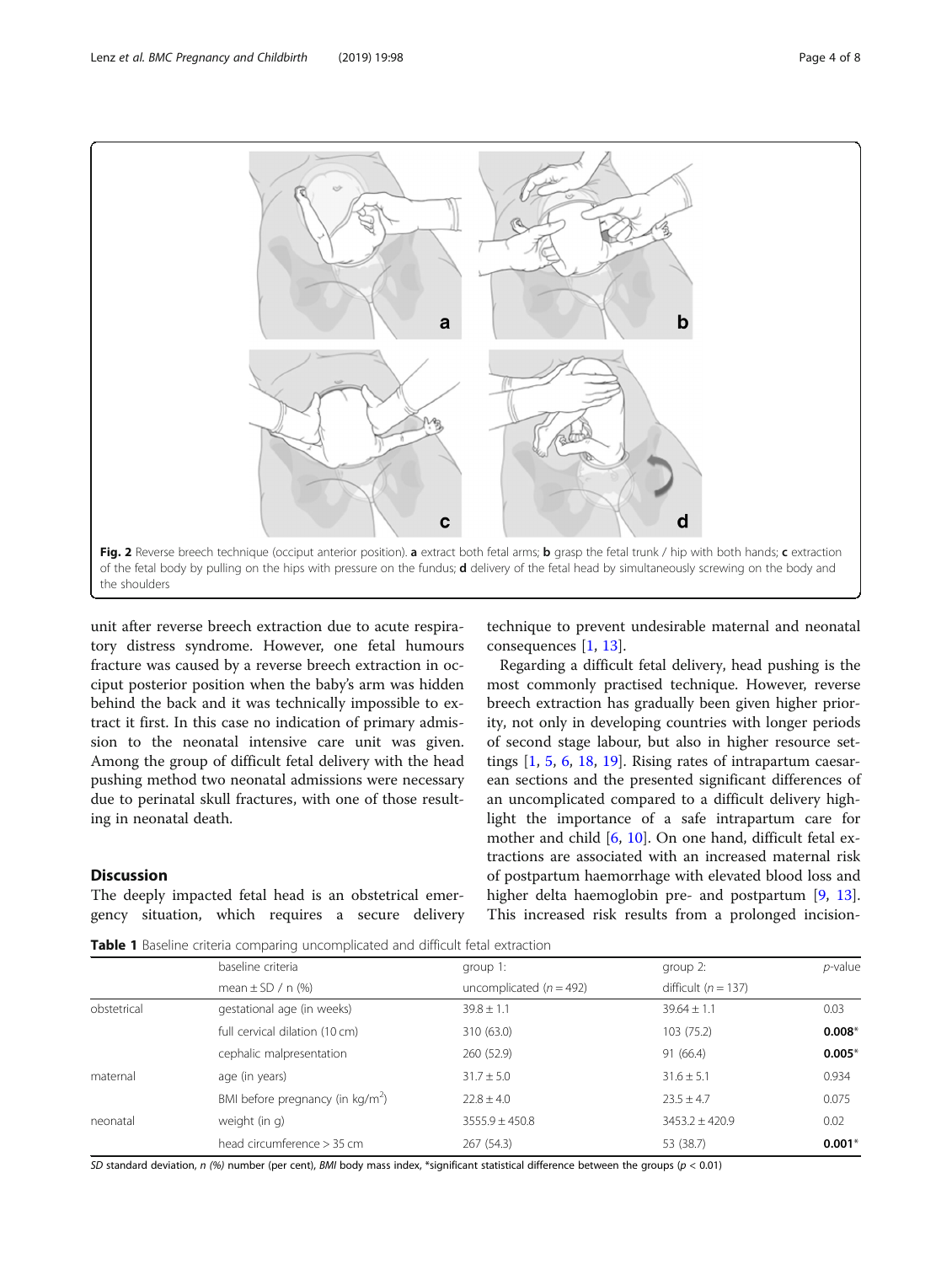|             | outcome parameters<br>mean $\pm$ SD / n (%)   | group 1:<br>uncomplicated ( $n = 492$ ) | group $2$ :<br>difficult ( $n = 137$ ) | p-value    |
|-------------|-----------------------------------------------|-----------------------------------------|----------------------------------------|------------|
| obstetrical | operation time (in min)                       | $32.2 \pm 11.1$                         | $42.2 \pm 17.7$                        | $< 0.001*$ |
|             | incision-delivery time (in min)               | $4.6 \pm 2.0$                           | $6.9 \pm 2.9$                          | $< 0.001*$ |
|             | uterotomy-delivery time (in min)              | $1.3 \pm 0.8$                           | $2.8 \pm 1.5$                          | $< 0.001*$ |
|             | additional instrumental delivery              | 3(0.6)                                  | $7(5.1\%)$                             | $0.003*$   |
| maternal    | blood loss (in ml)                            | $556 \pm 229.9$                         | $652.2 \pm 322.9$                      | $< 0.001*$ |
|             | delta haemoglobin pre-/postpartum<br>(in q/l) | $21.4 \pm 11.6$                         | $25.8 \pm 12.2$                        | $< 0.001*$ |
|             | extensions of the uterine incision            | 68 (13.8)                               | 34 (24.8)                              | $0.004*$   |
|             | T-incisions                                   | 0                                       | 7(5.1)                                 | $< 0.001*$ |
| neonatal    | umbilical arterial $pH < 7.15$                | 10(2.0)                                 | 12(8.8)                                | $< 0.001*$ |
|             | Apgar score at five minutes $<$ 7             | 5(1.0)                                  | 3(2.2)                                 | 0.381      |
|             | admissions to the neonatal unit               | 1(0.2)                                  | 3(2.2)                                 | 0.01       |
|             | death                                         | 0                                       | 1(0.7)                                 | 0.22       |

<span id="page-4-0"></span>Table 2 Outcome parameters comparing uncomplicated and difficult fetal extraction

SD standard deviation, n (%) number (per cent), BMI body mass index, \*significant statistical difference between the groups ( $p < 0.01$ )

delivery time, uterotomy-delivery time, total operation time and are caused by a higher rate of extensions of the uterine wound, T-incisions and additional instrumental support. On the other hand, difficult fetal extraction leads to severe neonatal consequences such as significantly higher rates of neonatal umbilical arterial pH < 7.15 and admissions to the neonatal care unit  $[1, 7, 9]$  $[1, 7, 9]$  $[1, 7, 9]$  $[1, 7, 9]$  $[1, 7, 9]$ . Therefore, it is important to incorporate alternative methods of fetal delivery into the daily obstetrical routine for a better outcome for mother and child.

With the introduction of the reverse breech method in caesarean sections for obstructed labour in 2014 we were able to observe less maternal complications with emphasis on a significantly lower rate of extensions of the uterine incision, which has been defined as the primary outcome  $(p < 0.001)$ . Similar results regarding a higher rate of extensions of the uterine incision in caesarean sections performing fetal extraction via push technique were found in earlier publications [\[1](#page-6-0), [5](#page-7-0), [6](#page-7-0), [8](#page-7-0), [9,](#page-7-0) [14,](#page-7-0) [18,](#page-7-0) [20\]](#page-7-0). A shorter operation time and less blood loss compared to the head pushing method were also

evaluated. The present findings correlate with the results of Sethuram et al. [[6\]](#page-7-0), Berhan & Berhan [[7](#page-7-0)], and Veisi et al. [[13\]](#page-7-0) describing a significant rise of the duration of surgery and of uterine wound extensions, plus higher blood loss in the head pushing group among difficult fetal extractions by comparing the two mentioned delivery techniques.

No statistically significant findings in the present analysis were identified regarding neonatal outcome when comparing the two extraction methods. Compared to the conventional cephalic delivery, where two skull injuries were found that resulted in severe neonatal complications and even one in neonatal death, none were detected in the reverse breech group. Berhan & Berhan [[7\]](#page-7-0) report an increase of overall perinatal mortality in the head pushing group when compared to reverse breech. Concerning fetal birth trauma Fasubaa et al. [\[9](#page-7-0)], Veisi et al. [[13\]](#page-7-0), and Bastani et al. [\[20\]](#page-7-0) did not describe any significant fetal differences between the two investigated extraction techniques. In contrast to the present data and former studies [\[8](#page-7-0), [13](#page-7-0), [14,](#page-7-0) [20](#page-7-0)] Fasubaa et al. [\[9](#page-7-0)]

**Table 3** Comparison of baseline criteria of difficult fetal delivery regarding the technique

|             | baseline criteria<br>mean $\pm$ SD / n (%) | group 2a:<br>head pushing $(n = 82)$ | group 2b:<br>reverse breech ( $n = 55$ ) | p-value |
|-------------|--------------------------------------------|--------------------------------------|------------------------------------------|---------|
| obstetrical | gestational age (in weeks)                 | $39.7 \pm 1.0$                       | $39.5 \pm 1.1$                           | 0.31    |
|             | full cervical dilation (10 cm)             | 58 (70.7)                            | 45 (81.8)                                | 0.162   |
|             | cephalic malpresentation                   | 48 (58.5)                            | 43 (78.1)                                | 0.026   |
| maternal    | age (in years)                             | $31.7 \pm 5.0$                       | $31.6 \pm 5.1$                           | 0.934   |
|             | BMI before pregnancy (in $\text{kg/m}^2$ ) | $23.9 + 5.4$                         | $22.7 + 2.9$                             | 0.116   |
| neonatal    | weight (in g)                              | $3481.5 \pm 382.5$                   | $3411 \pm 473$                           | 0.359   |
|             | head circumference > 35 cm                 | 33 (40.2)                            | 20(36.4)                                 | 0.722   |

SD standard deviation, n (%) number (per cent), BMI body mass index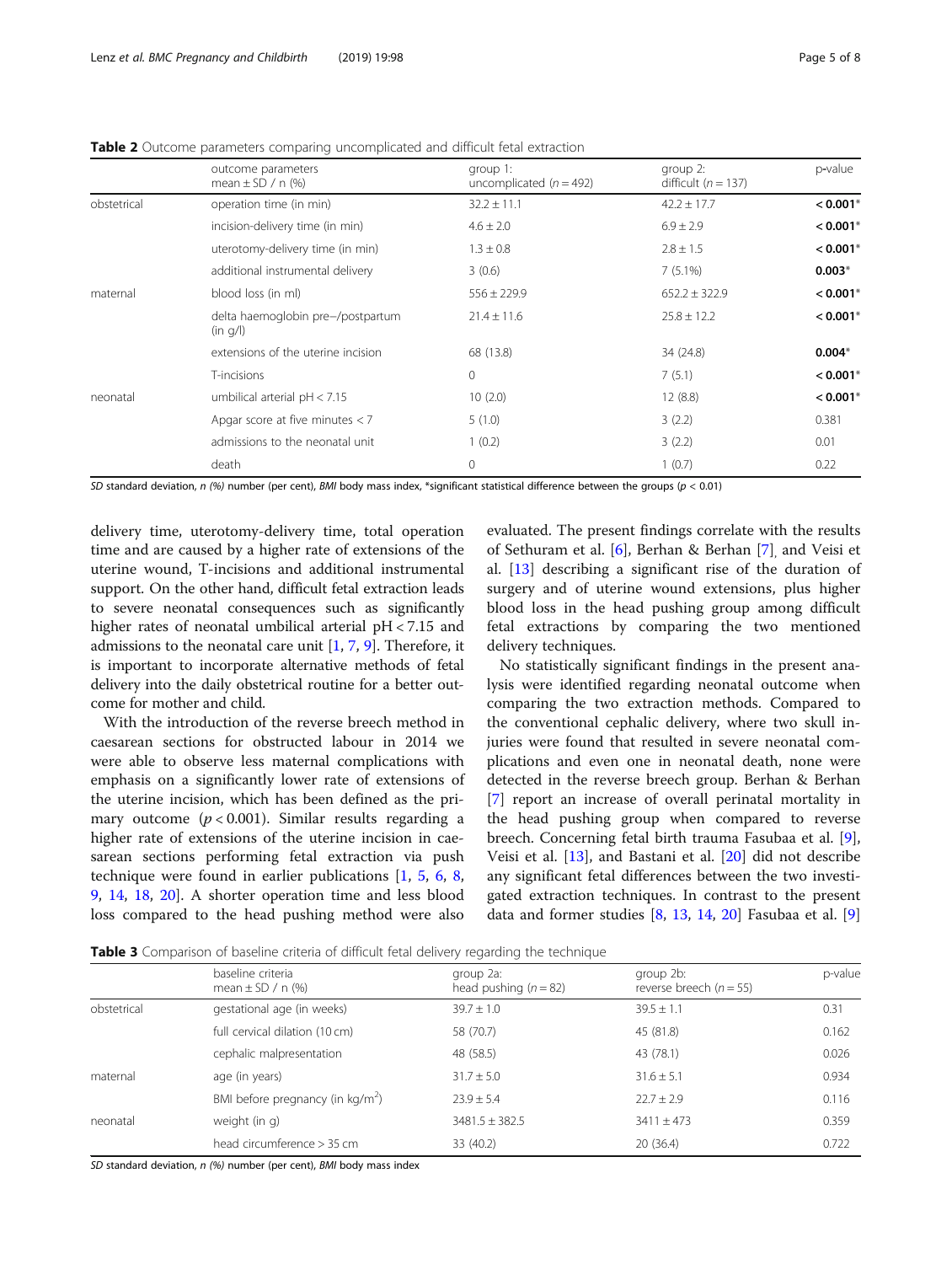<span id="page-5-0"></span>Table 4 Comparison of outcome parameters of difficult fetal delivery regarding the technique

|             | outcome parameters<br>mean $\pm$ SD / n (%) | group 2a:<br>head pushing $(n = 82)$ | group 2b:<br>reverse breech ( $n = 55$ ) | p-value    |
|-------------|---------------------------------------------|--------------------------------------|------------------------------------------|------------|
| obstetrical | operation time (in min)                     | $44.8 \pm 16.7$                      | $38.3 \pm 18.4$                          | $0.006*$   |
|             | incision-delivery time (in min)             | $7.0 \pm 3.2$                        | $6.7 \pm 2.5$                            | 0.979      |
|             | uterotomy-delivery time (in min)            | $2.7 \pm 1.5$                        | $3.1 \pm 1.5$                            | 0.085      |
|             | additional instrumental delivery            | 7(8.5)                               | $\mathbf{0}$                             | 0.041      |
| maternal    | operative blood loss (in ml)                | $712.2 \pm 375.0$                    | $562.7 \pm 195.1$                        | $0.009*$   |
|             | delta haemoglobin pre-/postpartum (in g/l)  | $26.8 \pm 12.9$                      | $24.2 \pm 10.9$                          | 0.257      |
|             | extensions of the uterine incision          | 29 (35.4)                            | 5(9.1)                                   | $< 0.001*$ |
|             | T-incisions                                 | 5(6.1)                               | 2(3.6)                                   | 0.702      |
| neonatal    | umbilical arterial $pH < 7.15$              | 8(9.8)                               | 4(7.3)                                   | 0.768      |
|             | Apgar score at five minutes $<$ 7           | 3(3.7)                               | $\mathbf{0}$                             | 0.274      |
|             | transmissions to the neonatology unit       | 2(2.4)                               | 1(1.8)                                   | 1.0        |
|             | death                                       | 1(1.2)                               | 0                                        | 1.0        |
|             |                                             |                                      |                                          |            |

SD standard deviation,  $n$  (%) number (per cent), BMI body mass index, \*significant statistical difference between the groups ( $p < 0.01$ )

could also prove significant differences in fetal Apgar scores at five minutes and in the rates of neonatal death. However, similar to the results of former studies one extremity fracture caused by reverse breech extraction was described [\[6](#page-7-0), [7](#page-7-0), [13,](#page-7-0) [18\]](#page-7-0). This fact indicates the need for an even more skilful and gentle approach in the future.

The present baseline criteria of difficult fetal extractions in general showed that the risk of having a difficult fetal extraction during caesarean section rises with an increase of cervical dilation, especially when fully dilated. Furthermore, fetuses with larger head circumferences > 35 cm have a higher risk to not enter the deep pelvis in intrapartum caesarean sections most likely caused by cephalopelvic disproportion and therefore have a lower risk of being impacted in the maternal pelvis. On the other hand, fetuses with a head circumference below 35 cm or with cephalic malpresentation are more likely to have a difficult extraction caused by impaction in the maternal pelvis.

When comparing the different extraction methods (head pushing vs. reverse breech) significant differences in maternal outcome can be seen. In fact, prolonged labour increases the thinning of the lower uterine segment by an engaged fetal head and elevates the risk of damage to the uterine vessels and the lower urinary tract by cephalic delivery via head pushing method [[3](#page-7-0), [7](#page-7-0), [13\]](#page-7-0). A highly significant reduced rate of extensions of the uterine incision may be explained by the more gentle delivery technique of reverse breech, which also results in a shorter operation time for repair, less blood loss due to less lacerations in the broad ligaments and less cervical lacerations, which has also been discussed in former studies [[1,](#page-6-0) [3,](#page-7-0) [7,](#page-7-0) [13\]](#page-7-0). A shorter surgical duration also prevents a prolonged anaesthesia with potential side effects [[12\]](#page-7-0).

Regarding the neonatal outcome the present data showed less morbidity after reverse breech extraction compared to the head pushing method for obstructed labour. All outcomes show a tendency to a better effect in the reverse breech group. Further research with a higher number of cases is required to determine a significant difference definitely. Despite the lack of statistical significance the severity of neonatal morbidity shows clinical relevance. Originally, the reverse breech technique was also developed to improve the neonatal outcome, with the assumption that mainly tensile forces were acting and therefore the pressure on the child's head could be reduced [[9](#page-7-0)]. Thus, we suggest that the reverse breech technique should initially be considered in all intrapartum caesarean sections with a lack of space between the maternal pelvis and the impacted fetal head or when the anterior fetal arm has already dropped out after the uterine incision.

The 55 cases of reverse breech extraction had been analysed since the introduction of the new modified delivery method at our clinic. During this time the initially inexperienced obstetric staff had to pass a certain training period with appropriate written and practical instructions of reverse breech technique. At our institution we have different practical models of simulation training already. Desperate Debra® is one of those models to train difficult head extraction during caesarean section. A vaginal examination is possible to identify the fetal's head position. The model allows rotation and flexion of the fetal head after insertion of a hand into the caesarean incision and between the fetal head and uterus. Because of missing shoulders and legs the reverse breech technique cannot be trained with this model. The development of a special training tool for reverse breech technique would improve the teaching and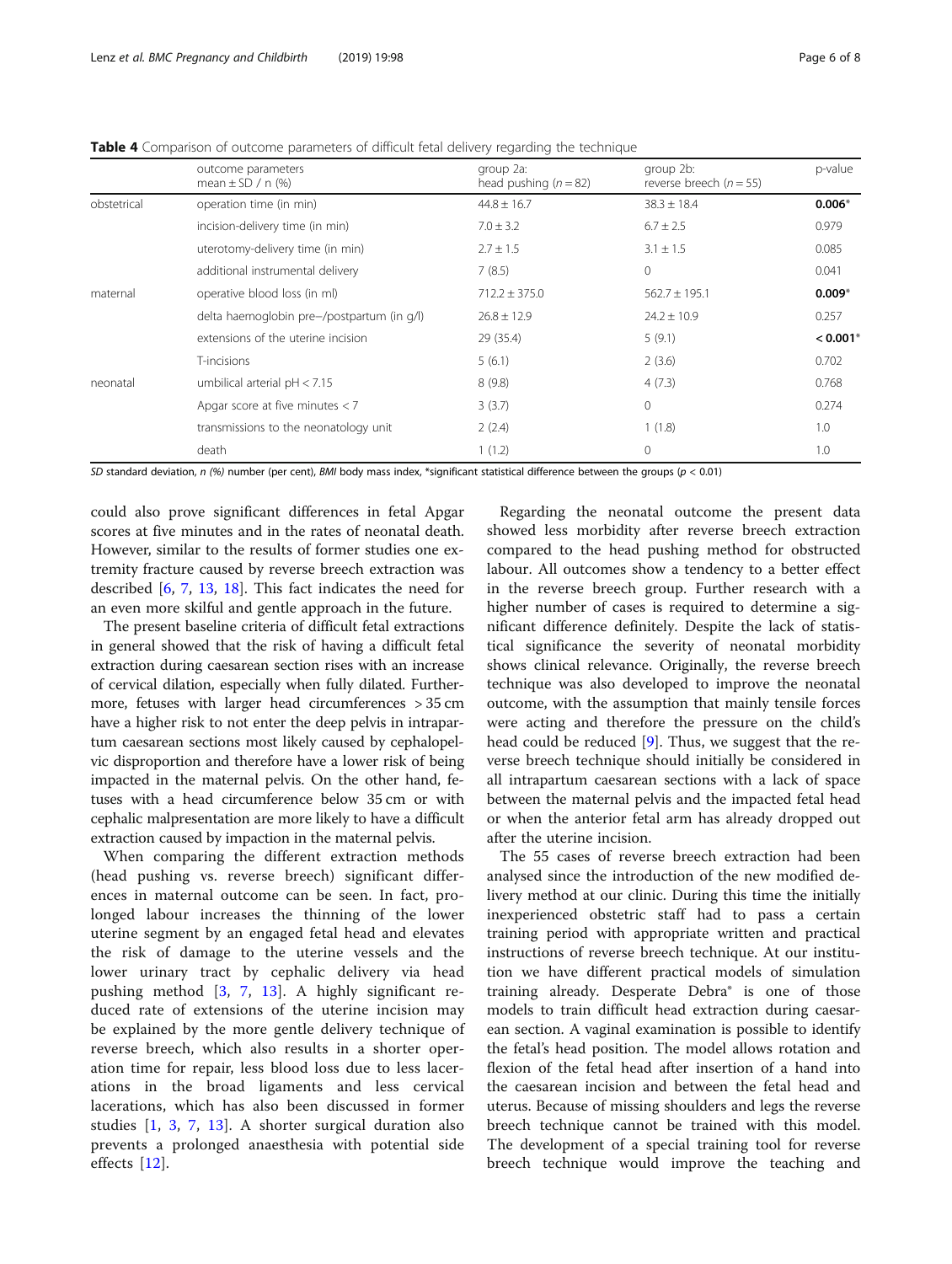<span id="page-6-0"></span>facilitate instructions to ensure a high level of confidence in a low-stress environment. Nevertheless, in order to introduce the reverse breech technique at our clinic we used other training tools for teaching such as lectures, hand-out material and own video tutorials made by the head of department while performing reverse breech technique by himself.

In the future, it will be necessary to further establish this pull technique in current daily practice and to intensify the training especially for inexperienced obstetrical staff to ensure safe intrapartum care and prove statistical relevance of the neonatal outcome. Training tools such as objective structured assessment tools, case-based discussions, video analysis and mini-clinical examinations for complex caesarean sections in obstructed labour are mandatory to improve the trainees` confidence and establish a clinical standard [\[6\]](#page-7-0).

#### **Strengths**

The present study was one of very few conducted in a tertiary hospital with validated standards compared to the majority of former studies taken from obstetric units in lower-resource settings or performed in developing countries. Evidence is limited, however with 629 included participants analysed during an observation period of 4 years, our representative trail has a large sample size of evaluated cases. A remarkable number of significances calculated from 55 cases of reverse breech extractions were found despite the fact that the staff still had to pass a learning period for this new modified technique.

#### Limitations

The definition of a truly engaged fetal head resulting in a difficult extraction is subjective and always depends on the surgeon's description. In this retrospective study two techniques of fetal extraction during caesarean section were analysed, however the risk of bias due to sometimes remarkable differences in experience, skills, and knowledge of the surgeons have to be taken into consideration. Additionally, when the reverse breech technique was first established at our clinic at the end of 2014, the obstetricians had to pass an individual learning curve to adapt to this new technique. Besides, no data of ultrasound during labour (for instance measurements of the angle of progression) were analysed to prove, whether an instrumental vaginal delivery would have been the better choice than a caesarean section in those cases where the cervix was fully dilated. Another limitation is a comparatively small number of rare outcomes such as fetal injuries, neonatal admissions to the intensive care unit or early neonatal death. To observe a statistically significant difference in neonatal outcome a much larger sample size is needed.

#### Conclusions

The reverse breech method is associated with less maternal morbidity than the head pushing method for extraction of a deeply impacted fetal head during intrapartum caesarean delivery. The beneficial maternal-fetal results of performing the reverse breech procedure indicate that it is a reliable alternative to the standard head pushing method and should preferably be used in deeply impacted fetal head situations during caesarean section in advanced labour. Further randomised controlled trials are required to power especially the assessment of neonatal outcome and to confirm a suspected superiority of reverse breech method for both mother and child.

#### Abbreviations

BMI: Body mass index; n: Number; SD: Standard deviation

#### Acknowledgments

Not applicable.

Funding

None.

#### Availability of data and materials

The data analysed during this study are included in the tables in this published article. The datasets used during the current study are available from the corresponding author on reasonable request.

#### Authors' contributions

FL performed the study design, literature search, data extraction, retrospective analysis, preparation and revision of the manuscript. RZ introduced the reverse breech extraction method, wrote a standard operating procedure for the department and trained people in the delivery ward. NK and RZ contributed to the overall quality assessment and revision of the final manuscript. MK helped in the study design and data extraction, did most of the statistical analysis and was a major contributor in writing and revising the manuscript. All authors read and approved the final manuscript.

#### Ethics approval and consent to participate

This study was approved by the Ethical Board of Zurich/Switzerland under the registration number BASEC-No. 2016–02244 (date of approval January 27th 2017).

#### Consent for publication

Not applicable.

#### Competing interests

The authors declare that they have no competing interests.

#### Publisher's Note

Springer Nature remains neutral with regard to jurisdictional claims in published maps and institutional affiliations.

#### Author details

<sup>1</sup>Department of Obstetrics and Gynaecology, Kantonsspital Baden AG, Baden, Switzerland. <sup>2</sup>Division of Obstetrics, University Hospital Zurich, Zurich, Switzerland.

#### Received: 5 April 2018 Accepted: 19 March 2019 Published online: 27 March 2019

#### References

Jeve YB, Navti OB, Konje JC. Comparison of techniques used to deliver a deeply impacted fetal head at full dilation: a systematic review and metaanalysis. BJOG. 2016;123:2226.